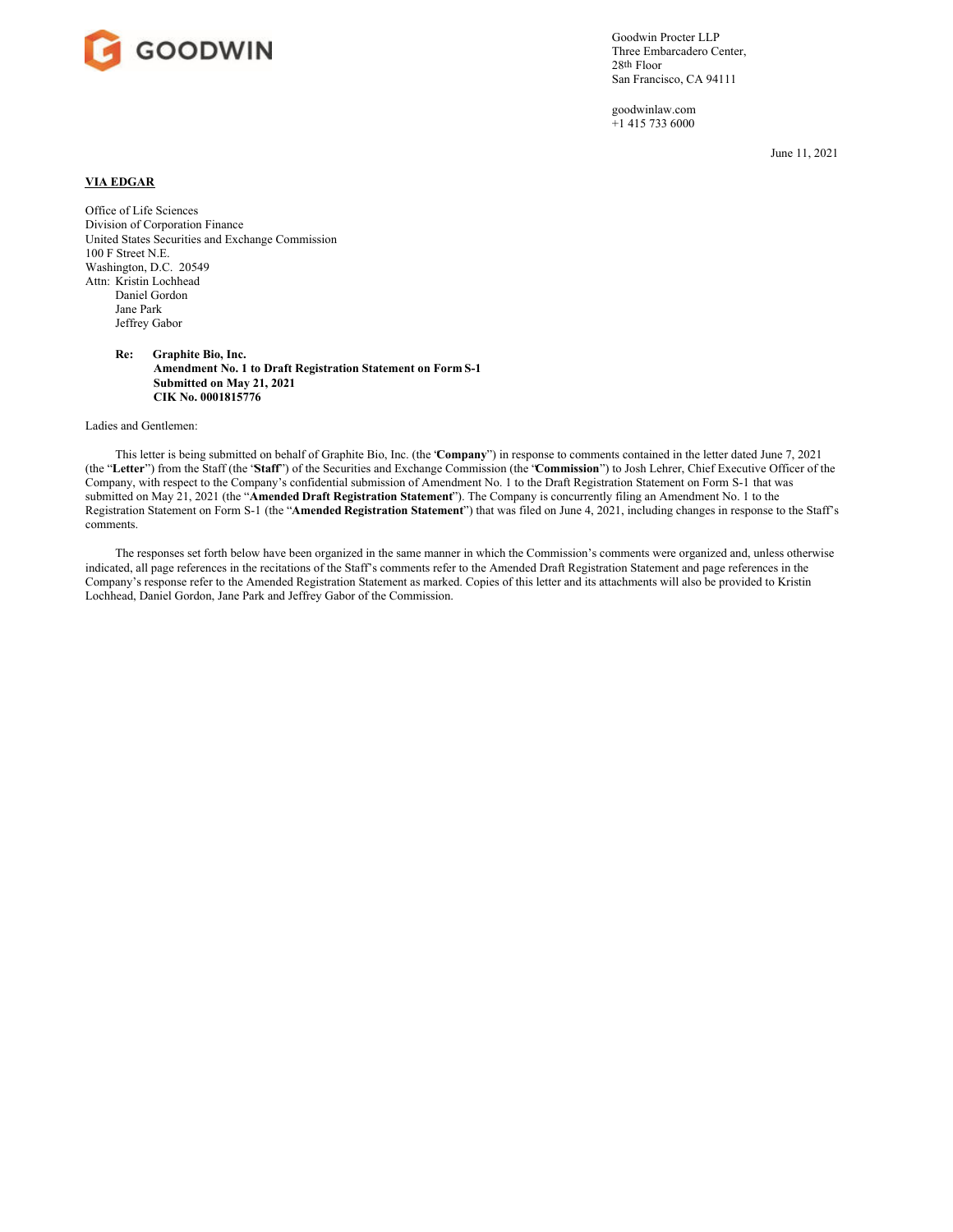## **Stanford Exclusive License Agreement and Option Agreement, page 96**

1. We note your disclosure on page 97 of the First Option Agreement with Stanford. Please expand your disclosure to include discussion of the Second Option Agreement with Stanford, including whether you have exercised this option. We refer to your disclosure of the Second Option Agreement on *page 146.*

RESPONSE: The Company respectfully acknowledges the Staff's comment and has expanded the disclosure on pages97-98 of the Amended Registration Statement to include discussion of the Second Option Agreement with Stanford, and disclose that this option has not yet been exercised.

## Management's Discussion and Analysis of Financial Condition and Results of Operations Critical Accounting Policies and Significant Judgments **and Estimates, Stock-Based Compensation Expense, page 107**

2. Once you have an estimated offering price or range, please tell us the fair value of the common stock underlying your issuances of share based compensation for the most recent period and explain the reasons for any differences between the recent valuations of your common stock leading up to the initial public offering and the estimated offering price. This information will help facilitate our review of your accounting for equity issuances, *including share based compensation. Please discuss with the staf how to submit your response.*

RESPONSE: The Company respectfully acknowledges the Staff's comment and notes that the Company has provided the additional requested information in our letter to the Commission dated June 10, 2021.

## **Exhibits**

3. We refer to the exclusive license agreements (including the amendments thereto) and option agreements filed as Exhibits 10.12, 10.13, 10.14 and 10.15 to your registration statement. We note that certain identified information has been redacted in these exhibits because it is not material. Please revise the statement on the first page of each exhibit to note that certain identified information has been excluded from such exhibit because it is both not material and is the type that you treat as private or confidential. Refer to Item 601(b) of Regulation S-K.

RESPONSE: The Company respectfully acknowledges the Staff's comment and has revised the statements on the first page of each of the indicated exhibits to include the noted language and re-filed such exhibits with the Amended Registration Statement.